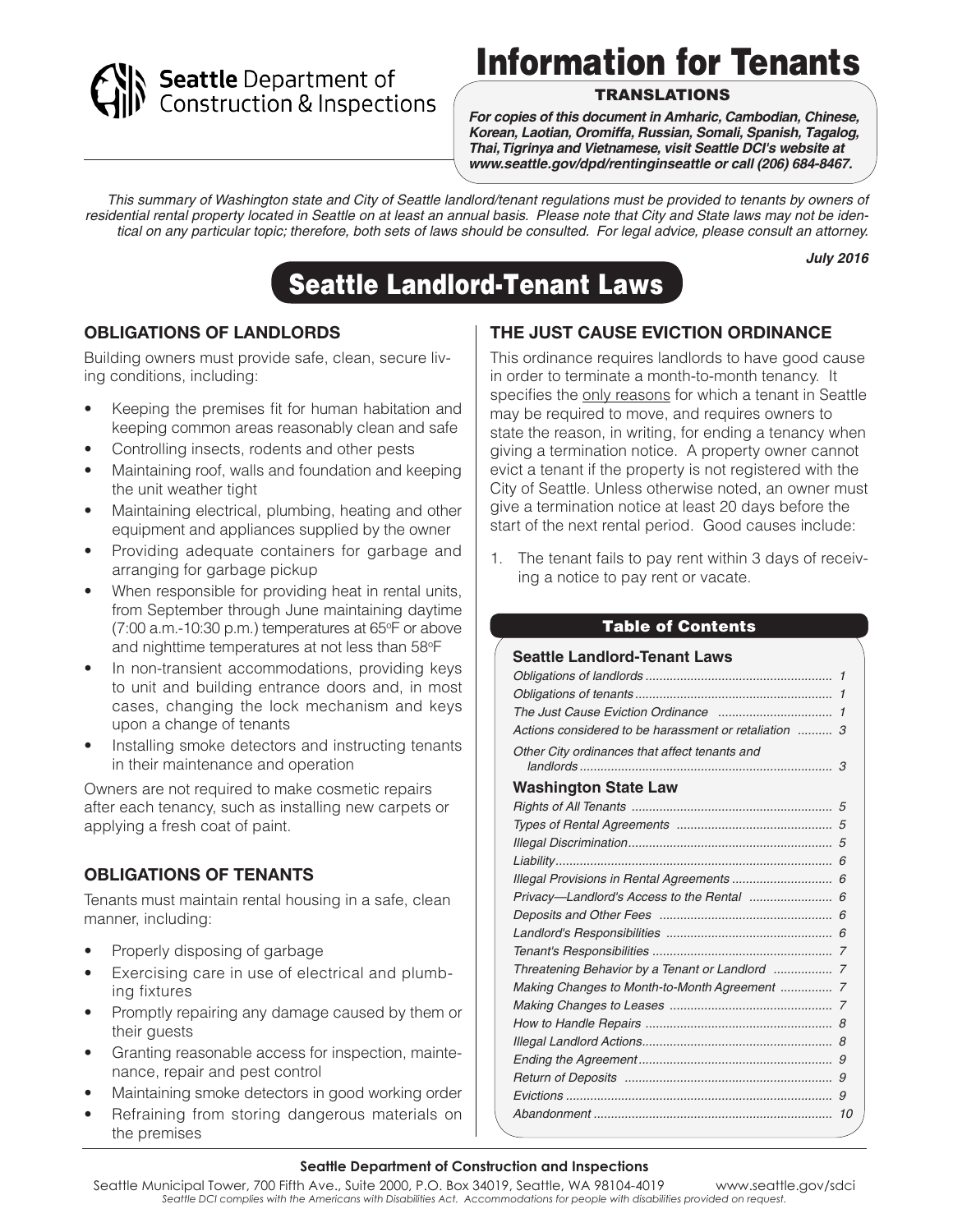- 2. The owner has notified the tenant in writing of overdue rent at least 4 times in a 12-month period.
- 3. The tenant does not comply with a material term of a lease or rental agreement within 10 days of receiving a notice to comply or vacate.
- 4. The tenant does not comply with a material obligation under the *Washington State Residential Landlord-Tenant Act* within 10 days of a notice to comply or vacate.
- 5. The owner has notified a tenant in writing at least 3 times in a 12-month period to comply within 10 days with a material term of the lease or rental agreement.
- 6. The tenant seriously damages the rental unit (causes "waste"), causes a nuisance (including drug-related activity), or maintains an unlawful business and does not vacate the premises within three days of notice to do so.
- 7. The tenant engages in criminal activity in the building or on the premises, or in an area immediately adjacent to the building or premises. The alleged criminal activity must substantially affect the health or safety of other tenants or the owner; illegal drug-related activity is one crime specified by the ordinance. An owner who uses this reason must clearly state the facts supporting the allegation, and must send a copy of the termination of tenancy notice to the Seattle DCI Property Owner Tenant Assistance (POTA) Unit.
- 8. The owner wishes to occupy the premises personally, or the owner's immediate family will occupy the unit, and no substantially equivalent unit is vacant and available in the same building, and gives the tenant written notice at least 90 days prior to the end of a rental period. Immediate family includes the owner's spouse or owner's domestic partner, and the parents, grandparents, children, brothers and sisters of the owner or owner's spouse or owner's domestic partner. Seattle DCI may require a property owner to sign a certification of the intent to have a family member move in if a tenant has reason to believe the owner will not follow through with this reason. It is a violation if the designated person does not occupy the unit for a continuous period of 60 days out of the 90 days after the tenant vacates. A tenant whose tenancy is ended for this reason has a private right of action if he or she feels the owner has failed to comply with these requirements.
- 9. The owner wishes to terminate a tenant who lives in the same housing unit with the owner or the owner's agent; or the owner desires to stop sharing his or her house with a tenant living in an approved accessory dwelling unit (ADU) in an owner-occupied house.
- 10. The tenant's occupancy is conditioned upon employment on the property and the employment is terminated.
- 11. The owner plans major rehabilitation and has obtained required permits and a Tenant Relocation

License. A tenant terminated for this reason has a private right of action if he or she feels the owner has failed to comply with these requirements.

- 12. The owner decides to convert the building to a condominium or a cooperative.
- 13. The owner decides to demolish a building or to convert it to non-residential use and has obtained the necessary permit and a Tenant Relocation License.
- 14. The owner desires to sell a single family residence (does not include condominium units) and gives the tenant written notice at least 90 days prior to the end of a rental period. The owner must list the property for sale at a reasonable price in a newspaper or with a realty agency within 30 days after the date the tenant vacates. Property owners may be required to sign a certification of the intent to sell the house if Seattle DCI receives a complaint. There is a rebuttable presumption of a violation if the unit is not listed or advertised, or is taken off the market or re-rented within 90 days after the tenant leaves. A tenant terminated for this reason has a private right of action if he or she feels an owner has failed to comply with these requirements.
- 15. The owner seeks to discontinue use of a unit not authorized under the Land Use Code, after receiving a Notice of Violation. The owner must pay relocation assistance to tenants who have to move so that the owner can correct the violation. Relocation assistance for low-income tenants is \$2,000; for other tenants it is an amount equal to two months' rent.
- 16. The owner needs to reduce the number of tenants sharing a dwelling unit in order to comply with Land Use Code restrictions (i.e., no more than 8 people per dwelling unit if any are unrelated).
- 17. The owner must terminate a tenancy in a house containing an approved ADU in order to comply with the development standards for ADUs, after receiving a Notice of Violation of the Land Use Code. (If the violation is that the owner has moved out of the house and has rented both units, one unit must either be reoccupied by the owner or be removed.) The owner must pay relocation assistance to displaced tenants in the amount of \$2,000 for low-income tenants, or two months' rent in other cases. Seattle DCI may require a property owner to sign a certification of his or her intent to discontinue the use of the ADU.
- 18. An Emergency Order to Vacate and close the property has been issued by Seattle DCI and the tenants have failed to vacate by the deadline given in the Order.

**Failure to carry out stated cause:** If an owner terminates a tenant because of (1) the sale of a single family residence is planned, (2) the owner or a family member is to move in, (3) substantial rehabilitation is planned, (4) the number of residents must be reduced to eight, or (5) the owner is discontinuing the use of an ADU after receipt of a notice of violation, and the owner fails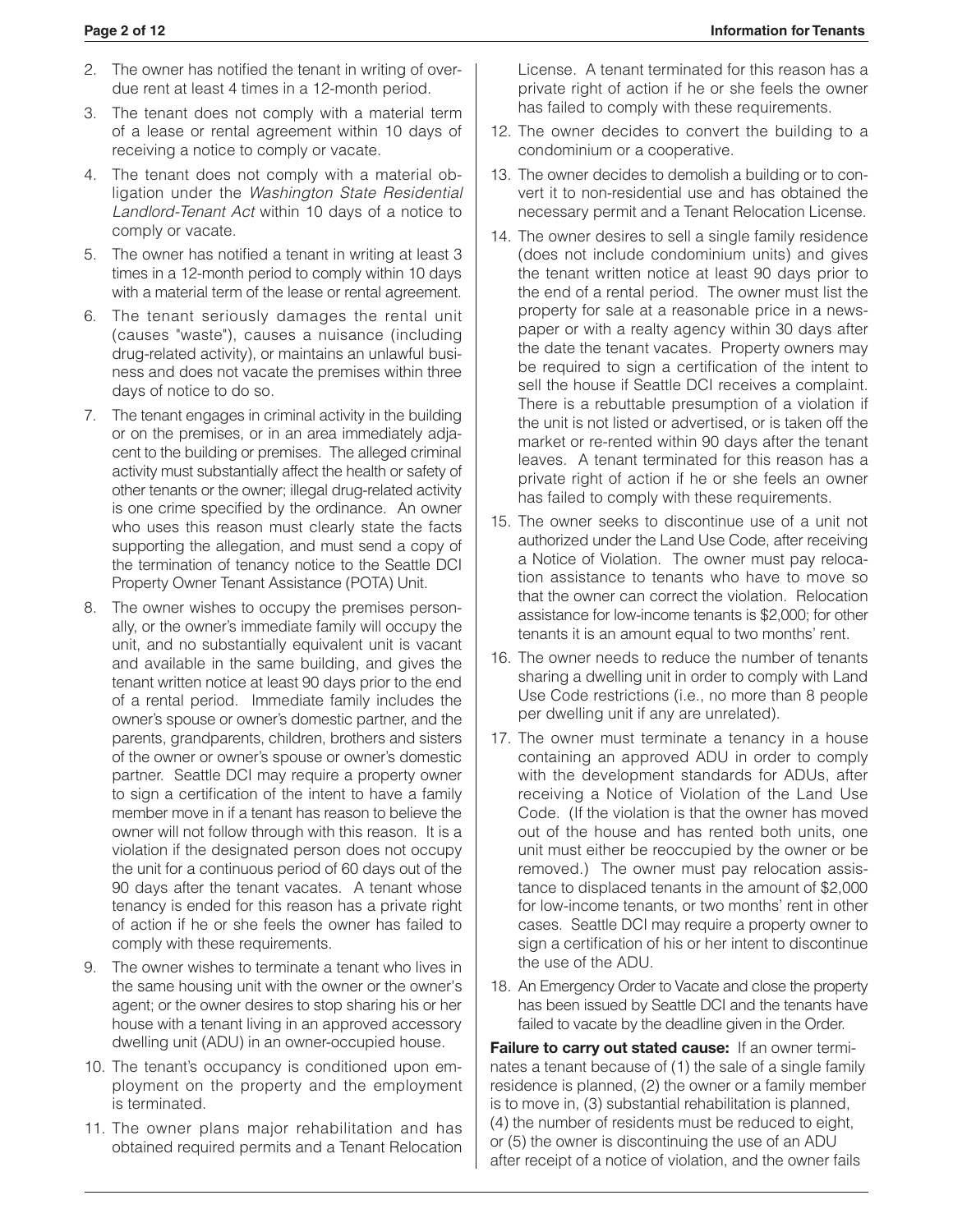#### **Information for Tenants Page 3 of 12**

to carry out the stated reason for terminating the tenancy, he or she may be subject to enforcement action by the City and a civil penalty of up to \$2,500.

**Private right of action for tenants:** If an owner terminates a tenant because of (1) the sale of a single family residence is planned, (2) the owner or a family member is to move in, or (3) substantial rehabilitation is planned, and if the owner fails to carry out the stated reason for terminating the tenancy, the tenant can sue the owner for up to \$3,000, costs, and reasonable attorney's fees.

For additional information on the Just Cause Eviction Ordinance, call Seattle DCI at (206) 615-0808 or visit the Seattle DCI website at www.seattle.gov/sdci.

#### **ACTIONS CONSIDERED TO BE HARASSMENT OR RETALIATION**

City law prohibits retaliatory actions against either a tenant or a landlord.

A landlord is prohibited from harassing or retaliating against a tenant by:

- 1. Changing or tampering with locks on unit doors
- 2. Removing doors, windows, fuse box, furniture or other fixtures
- 3. Discontinuing utilities supplied by the owner
- 4. Removing a tenant from the premises except through the formal court eviction process
- 5. Evicting, increasing rent or threatening a tenant for reporting code violations to Seattle DCI or the Police Department or for exercising any legal rights arising out of the tenant's occupancy
- 6. Entering a tenant's unit, except in an emergency, or except at reasonable times *with the tenant's consent* after giving at least two days notice, or a one-day notice when showing units to prospective purchasers or tenants
- 7. Prohibiting a tenant, or a tenant's authorized agent who is accompanied by that tenant, from distributing information in the building, posting information on bulletin boards in accordance with building rules, contacting other tenants, assisting tenants to organize and holding meetings in community rooms or common areas
- 8. Increase the monthly housing costs without advance written notice; 30 days for a rent increase of less than 10%, 60 days for a rent increase of 10% or more
- 9. Increase monthly housing costs where a housing unit does not meet basic standards for habitability

In most instances the law assumes that a landlord is retaliating if the landlord takes any of these actions within 90 days after a tenant reports a violation to Seattle DCI or to the Seattle Police Department, or within 90 days after a governmental agency action, such as making an inspection.

A tenant is prohibited from harassing or retaliating against a landlord by:

- 1. Changing or adding locks on unit doors
- 2. Removing owner-supplied fixtures, furniture, or services
- 3. Willfully damaging the building

For more information or to file a complaint, call Seattle DCI at (206) 615-0808.

# **DEFINITION OF TENANT**

With the exception of the Tenant Relocation Assistance Ordinance, a tenant is defined as a person occupying or holding possession of a building or premises pursuant to a rental agreement. This includes residents of transient lodgings who remain in residence for one month or longer. A rental agreement may be oral or in writing.

# **DEFINITION OF HOUSING COSTS**

Housing costs include rent and any other periodic or monthly fees such as storage, parking, or utilities, paid to the landlord by a tenant.

### **INCREASE IN HOUSING COSTS**

In the City of Seattle, a landlord must give a tenant 30 days' advance written notice of an increase in housing costs (rent, parking, storage, and other fees associated with the rental) of less than 10%; 60 days' notice is required for increases of 10% or more. An increase can only begin at the beginning of rental period, typically at the beginning of the month.

A landlord cannot increase housing costs for any housing unit that does not meet the minimum habitability standards of the Residential Rental Inspection Program. (http://www.seattle.gov/dpd/cs/groups/pan/@ pan/documents/web\_informational/s048492.pdf)

Property owners and developers cannot increase housing costs to avoid applying for a Tenant Relocation License where a rental property is going to be demolished, rehabilitated, changed in use, or where use restrictions are going to be removed. (http://www. seattle.gov/dpd/codesrules/commonquestions/tenantrelocation/default.htm)

#### **OTHER CITY ORDINANCES THAT AFFECT TENANTS AND LANDLORDS**

#### **1. Rental Agreement Regulation Ordinance**

Under this law, landlords who intend to increase rent and some other housing costs by 10 percent or more within a 12-month period must give 60 days written notice. Second, landlords are not allowed to require a month-to-month tenant to stay more than one rental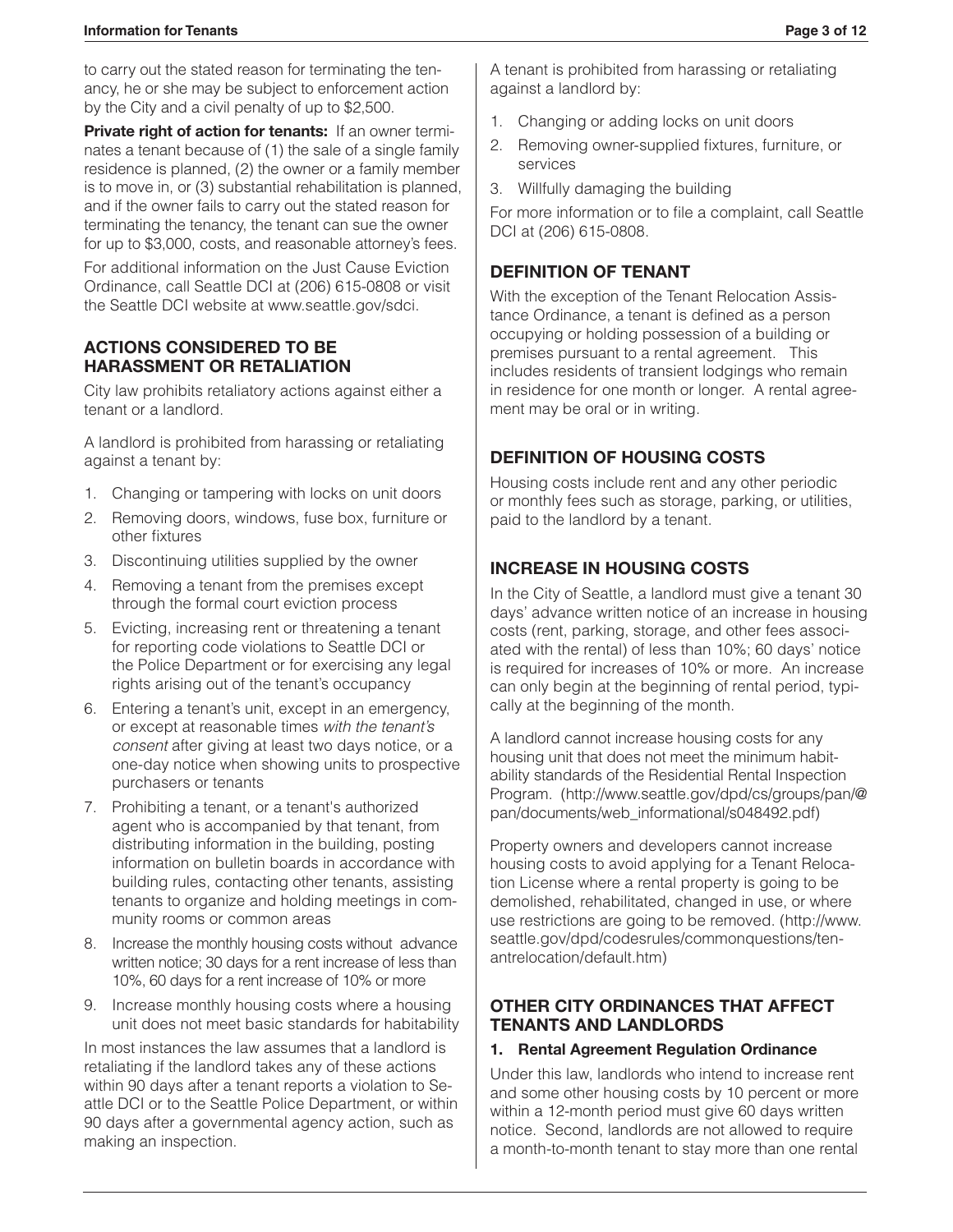period (e.g., one month). Rental agreement provisions that penalize a tenant for moving before a minimum number of months have passed are not valid. A landlord who desires to have a tenant stay for a certain amount of time should offer the tenant a lease. Lastly, landlords are required to give current and new renters this publication about Seattle and Washington state laws. Tenants can recover actual damages, legal costs and penalties through private civil action against landlords who violate this law. One duplicable master copy per customer is available from the Seattle DCI Public Resource Center, located on the 20th floor of Seattle Municipal Tower at 700 Fifth Ave.

#### **2. Open Housing and Public Accommodations Ordinance**

The City of Seattle is committed to a policy of promoting the availability and accessibility of housing to all persons and prohibits discrimination on the basis of race, color, creed, religion, ancestry, national origin, age, sex, marital status, parental status, sexual orientation, gender identity, political ideology, participation in a Section 8 program or disability. Inquiries about this ordinance and complaints of violations should be directed to the Seattle Office for Civil Rights at (206) 684-4500.

#### **3. Condominium and Cooperative Conversion Ordinances**

When a residential building is being converted to condominium or cooperative units, the Condominium and Cooperative Conversion ordinances require a housing code inspection.

Additionally, in a condominium conversion, a tenant must receive a written 120-day notice of the conversion. If the tenant decides not to buy his or her unit, the tenant may be eligible to receive the equivalent of three (3) months' rent in relocation assistance if the tenant's annual income, from all sources, does not exceed 80 percent of the area median income, adjusted for household size. A household which otherwise qualifies to receive relocation benefits and which includes a member sixty-five (65) years of age or older or an individual with "special needs," as defined in the ordinance, may qualify for additional assistance.

In a cooperative conversion, a tenant must receive a 120-day notice of intention to sell the unit. If the tenant decides not to buy his or her unit, the tenant must be paid \$500.00 in relocation assistance.

Relocation assistance is paid directly to the tenant by the property owner or developer. The assistance must be paid no later than the date on which a tenant vacates his or her unit.

For further information, contact Seattle DCI Code Compliance at (206) 615-0808.

#### **4. Tenant Relocation Assistance Ordinance**

This ordinance applies when tenants are displaced by housing demolition, change of use, substantial rehabilitation, or by removal of use restrictions from subsidized housing. A property owner who plans development activity must obtain a tenant relocation license and a building or use permit before terminating a tenancy. All tenants must receive a 90-day notice of the activity that will require them to move. Eligible low income tenants, whose annual income cannot exceed 50% of the area median income, receive cash relocation assistance. It is a violation of this ordinance to increase housing costs for the purpose of avoiding applying for a Tenant Relocation License. Call Seattle DCI at (206) 615-0808 for more information.

#### **5. Repair and Maintenance—Housing and Building Maintenance Code**

This ordinance requires owners to meet certain minimum standards and keep buildings in good repair. If an owner does not make necessary repairs, a tenant can report needed repairs by calling Seattle DCI at (206) 615-0808. If an inspector finds code violations, the owner will be required to make needed corrections.

#### **6. Third Party Billing Ordinance**

This ordinance defines rules for landlords who, by themselves or through private companies, bill tenants for City provided utilities (water, sewer, garbage, electric services) separately from their rent. The ordinance applies to all residential buildings having three or more housing units.

The rules require a landlord or billing agent to provide tenants with specific information about their bills and to disclose their billing practices, either in a rental agreement or in a separate written notice. It is a violation of the ordinance if a landlord imposes a new billing practice without appropriate notice.

A tenant can dispute a third-party billing by notifying the billing agent and explaining the basis for the dispute. This must be done within 30 days of receiving a bill. The billing agent must contact the tenant to discuss the dispute within 30 days of receiving notice of the dispute. A tenant can also file a complaint with the Seattle Office of the Hearing Examiner or take the landlord to court. If the Hearing Examiner or court rules in favor of the tenant, the landlord could be required to pay a penalty.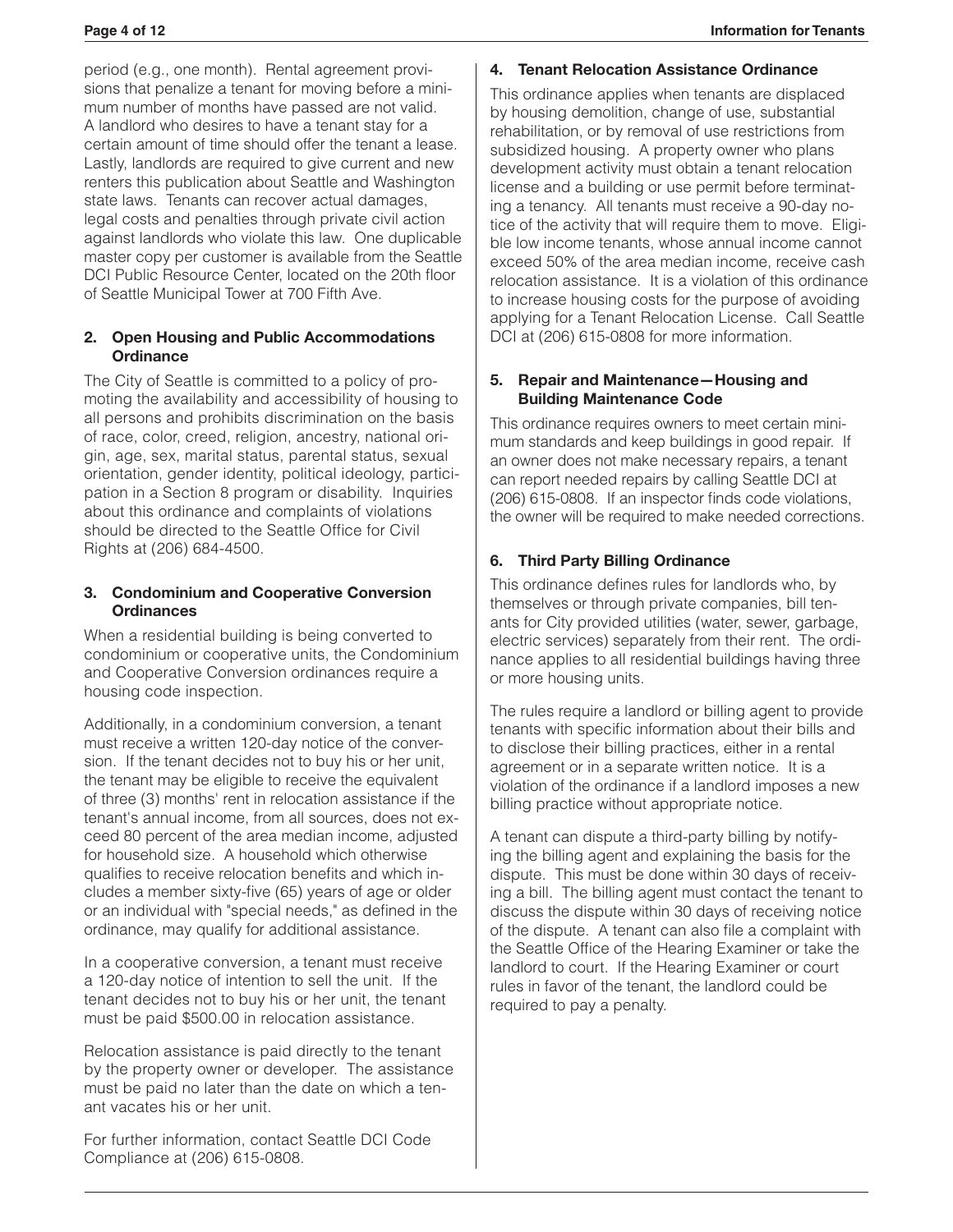#### **7. Rental Registration and Inspection Ordinance (RRIO)**

The purpose of the Rental Registration and Inspection program is to ensure that all rental housing in the City of Seattle is safe and meets basic housing maintenance requirements. Beginning in 2014 all owners of residential housing in Seattle, with certain limited exceptions, must register their properties with the City. A registration is good for five years. No tenant can be evicted from a property if the property is not registered with the City. With a few exceptions, all properties must be inspected at least once every ten years. These inspections can be conducted by City-approved inspectors or by City housing/zoning inspectors. Information about the RRIO Program can be obtained by calling (206) 684-4110 or going to the program website at www.seattle.gov/RRIO.

# **The Washington Residential Landlord-Tenant Act**

#### **Chapter 59.18 RCW. GOOD FAITH OBLIGATION**

State law requires landlords and tenants to act in good faith toward one another.

Most tenants who rent a place to live come under the Washington State Residential Landlord-Tenant Act. However, certain renters are specifically excluded from the law.

Residents who are generally not covered by the Act are:

- Renters of a space in a mobile home park are usually covered by the state's Mobile Home Landlord-Tenant Act (RCW 59.20). However, renters of both a space and a mobile home are usually covered by the residential law.
- Residents in transient lodgings such as hotels and motels; residents of public or private medical, religious, educational, recreational or correctional institutions; residents of a single family dwelling which is rented as part of a lease of agricultural land; residents of housing provided for seasonal farm work.
- Tenants with an earnest money agreement to purchase the dwelling. Tenants who lease a single family dwelling with an option to purchase, if the tenant's attorney has approved the face of the lease. Tenants who have signed a lease option agreement but have not yet exercised that option are still covered.
- Tenants who are employed by the landlord, when their agreement specifies that they can only live in the rental unit as long as they hold the job (such as an apartment house manager).
- Tenants who are leasing a single family dwelling for one year or more, when their attorney has

approved the exemption.

• Tenants who are using the property for commercial rather than residential purposes.

# **RIGHTS OF ALL TENANTS**

Regardless of whether they are covered by the Residential Landlord-Tenant Act, all renters have these basic rights under other state laws: the Right to a livable dwelling; Protection from unlawful discrimination; Right to hold the landlord liable for personal injury or property damage caused by the landlord's negligence; Protection against lockouts and seizure of personal property by the landlord.

# **TYPES OF RENTAL AGREEMENTS**

**Month-to-Month Agreement.** This agreement is for an indefinite period of time, with rent usually payable on a monthly basis or other short term period. The agreement itself can be in writing or oral, but if any type of fee or refundable deposit is collected, the agreement must be in writing. [RCW 59.18.260]

A month-to-month agreement continues until the tenant gives the landlord written notice at least 20 days before the end of the rental period. In the situation of a conversion to a condominium or a change in the policy excluding children the landlord must provide 90 days written notice to the tenant. [RCW 59.18.200] The rent can be increased or the rules changed at any time, provided the landlord gives the tenant written notice at least 30 days before the effective date of the rent increase or rule change. [RCW 59.18.140]

**Fixed Term Lease.** A lease requires the tenant to stay for a specific amount of time and restricts the landlord's ability to change the terms of the rental agreement. A lease must be in writing to be valid. During the term of the lease, the rent cannot be raised or the rules changed unless both landlord and tenant agree. Leases for longer than one year must be notarized.

# **ILLEGAL DISCRIMINATION**

Federal law prohibits most landlords from refusing to rent to a person or imposing different rental terms on a person because of race, color, religion, sex, handicap, familial status (having children or seeking custody of children), or national origin. [Fair Housing Act 42 USC s. 3601 et.seq. 1988] State law recognizes protection to the same individuals as well as for marital status, creed, the presence of sensory, mental, or physical disability. If you think you have been denied rental housing or have been the victim of housing discrimination file a written complaint with the Washington State Human Rights Commission. You may also file a complaint with the federal Fair Housing Section of the Department of Housing and Urban Development or your local city human rights department.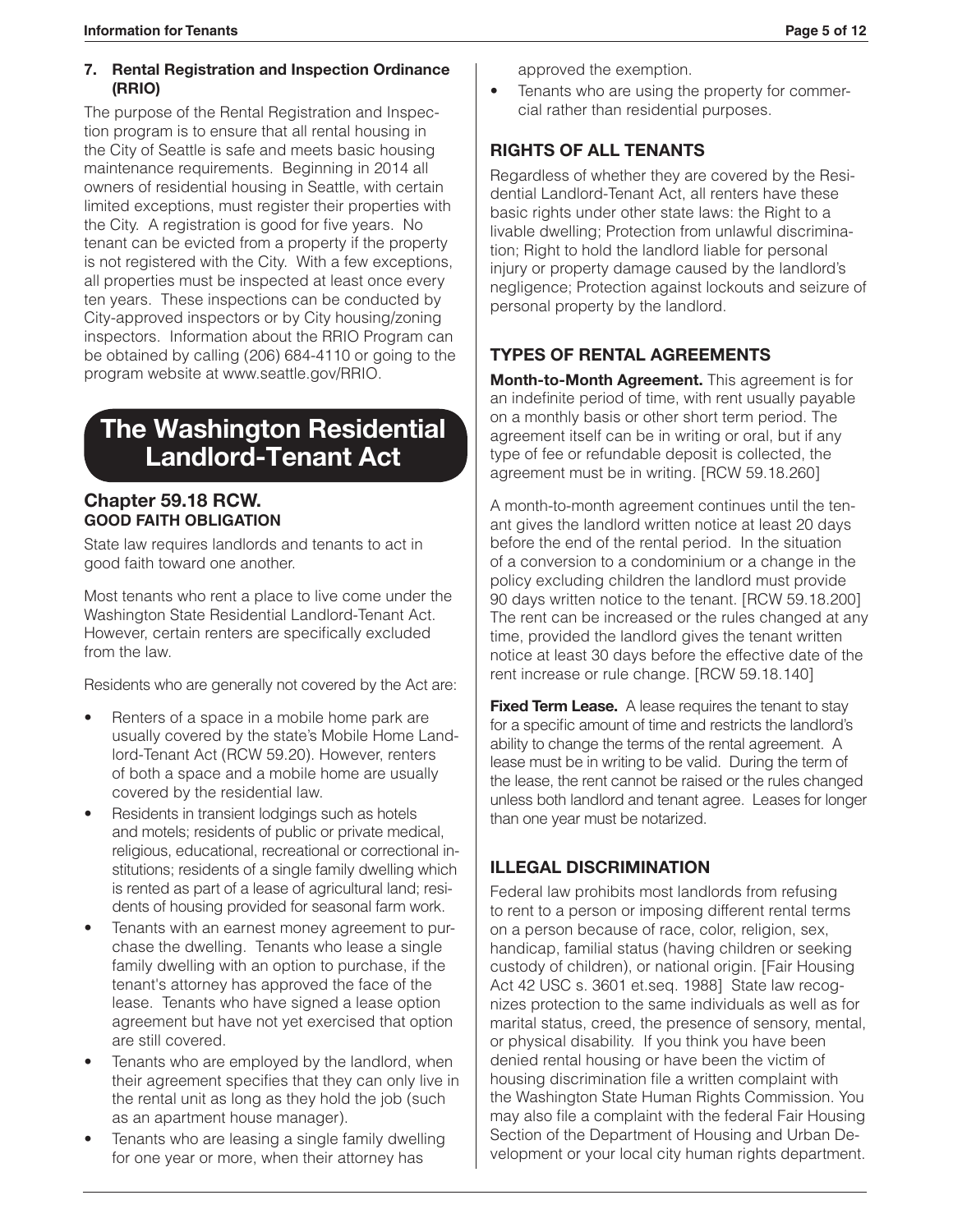# **LIABILITY**

Once a tenant has signed a rental agreement, the tenant must continue to pay the rent to maintain eligibility to bring actions under this act. The tenant should also understand what he or she is responsible for in the maintenance of the property. While the landlord is responsible for any damage which occurs due to the landlord's negligence, the tenant must be prepared to accept responsibility for damages he or she causes.

#### **ILLEGAL PROVISIONS IN RENTAL AGREEMENTS**

Some provisions which may appear in rental agreements or leases are not legal and cannot be enforced under the law. [RCW 59.18.230] These include:

- A provision which waives any right given to tenants by the Landlord-Tenant Act or that surrenders tenants' right to defend themselves in court against a landlord's accusations.
- A provision stating the tenant will pay the landlord's attorney's fees under any circumstances if a dispute goes to court.
- A provision which limits the landlord's liability in situations where the landlord would normally be responsible.
- A provision which requires the tenant to agree to a particular arbitrator at the time of signing the rental agreement.
- A provision allowing the landlord to enter the rental unit without proper notice.
- A provision requiring a tenant to pay for all damage to the unit, even if it is not caused by tenants or their guests.
- A provision that allows the landlord to seize a tenant's property if the tenant falls behind in rent.

#### **PRIVACY—LANDLORD'S ACCESS TO THE RENTAL [RCW 59.18.150]**

The landlord must give the tenant at least a two day written notice of his intent to enter at reasonable times. However, tenants must not unreasonably refuse to allow the landlord to enter the rental where the landlord has given at least one-day's notice of intent to enter at a specified time to exhibit the dwelling to prospective or actual purchasers or tenants. The law says that tenants shall not unreasonably refuse the landlord access to repair, improve, or service the dwelling. In case of an emergency, or if the property has been abandoned, the landlord can enter without notice. The landlord still must get the tenant's permission to enter, even if the required advance notice has been given.

#### **DEPOSITS AND OTHER FEES**

#### **Refundable deposits**

Under the Landlord-Tenant Act, the term "deposit" can only be applied to money which can be refunded to the tenant. If a refundable deposit is collected, the law requires:

- The rental agreement must be in writing. It must say what each deposit is for and what the tenant must do in order to get the money back. [RCW 59.18.260]
- The tenant must be given a written receipt for each deposit. [RCW 59.18.270]
- A checklist or statement describing the condition of the rental unit must be filled out. The landlord and the tenant must sign it, and the tenant must be given a signed copy. [RCW 59.18.260]
- The deposits must be placed in a trust account in a bank or escrow company. The tenant must be informed in writing where the deposits are being kept. Unless some other agreement has been made in writing, any interest earned by the deposit belongs to the landlord. [RCW 59.18.270]

#### **Non-refundable fees**

These will not be returned to the tenant under any circumstances. If a non-refundable fee is being charged, the rental agreement must be in writing and must state that the fee will not be returned. A non-refundable fee cannot legally be called a "deposit." [RCW 59.18.285]

#### **LANDLORD'S RESPONSIBILITIES [RCW 59.18.060]**

The landlord must:

- Maintain the dwelling so it does not violate state and local codes in ways which endanger tenants' health and safety
- Maintain structural components, such as roofs, floors and chimneys, in reasonably good repair.
- Maintain the dwelling in reasonably weather tight condition
- Provide reasonably adequate locks and keys.
- Provide the necessary facilities to supply heat, electricity, hot and cold water
- Provide garbage cans and arrange for removal of garbage, except in single family dwellings
- Keep common areas, such as lobbies, stairways and halls, reasonably clean and free from hazards
- Control pests before the tenant moves in. The landlord must continue to control infestations except in single family dwellings, or when the infestation was caused by the tenant
- Make repairs to keep the unit in the same condition as when the tenant moved in—except for normal wear and tear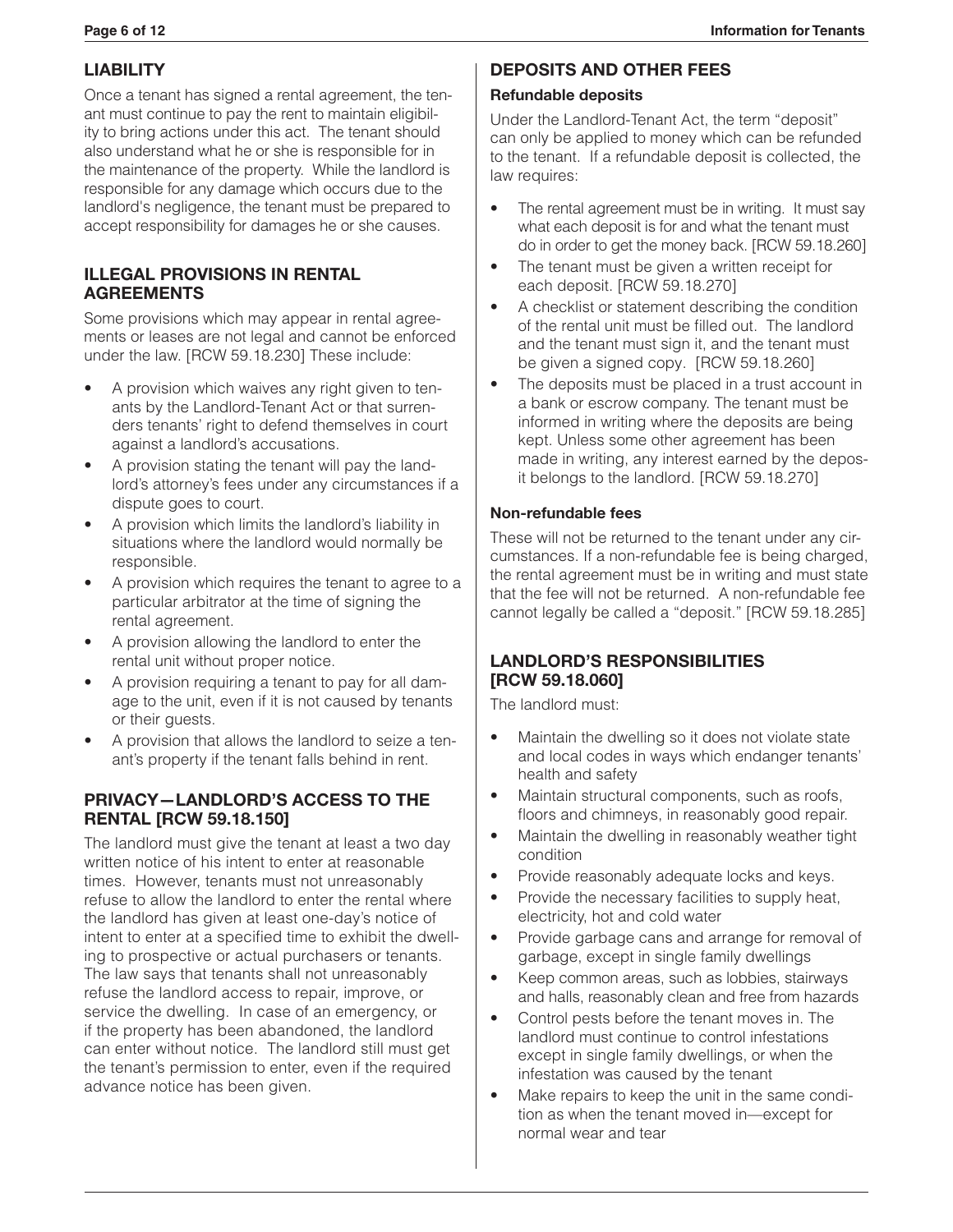- Keep electrical, plumbing and heating systems in good repair, and maintain any appliances which are provided with the rental
- Inform the tenant of the name and address of the landlord or landlord's agent
- Supply hot water as reasonably required by tenant
- Provide written notice of fire safety and protection information and ensure that the unit is equipped with working smoke detectors when a new tenant moves in. (Tenants are responsible for maintaining detectors.) Except for single family dwellings, the notice must inform the tenant on how the smoke detector is operated and about the building's fire alarm and/or sprinkler system, smoking policy, and plans for emergency notification, evacuation and relocation, if any. Multifamily units may provide this notice as a checklist disclosing the building's fire safety and protection devices and a diagram showing emergency evacuation routes.
- Provide tenants with information provided or approved by the Department of Health about the health hazards of indoor mold, including how to control mold growth to minimize health risks, when a new tenant moves in. The landlord may give written information individually to each tenant, or may post it in a visible, public location at the dwelling unit property. The information can be obtained at www.doh.wa.gov/ehp/ts/IAQ/mold-notification.htm.
- Investigate if a tenant is engaged in gang-related activity when another tenant notifies the landlord of gang-related activity by serving a written notice and investigation demand to the landlord. [RCW 59.18.180]
- Provide carbon monoxide detectors.

# **TENANT'S RESPONSIBILITIES [RCW 59.18.130]**

A tenant is required to:

- Pay rent, and any utilities agreed upon
- Comply with any requirements of city, county or state regulations
- Keep the rental unit clean and sanitary
- Dispose of the garbage properly
- Pay for fumigation of infestations caused by the tenant
- Properly operate plumbing, electrical and heating systems
- Not intentionally or carelessly damage the dwelling
- Not permit "waste" (substantial damage to the property) or "nuisance" (substantial interference with other tenant's use of property)
- Maintain smoke and carbon monoxide detection devices including battery replacement
- Not engage in activity at the premises that is imminently hazardous to the physical safety of other persons on the premises and that entails a

physical assault on a person or unlawful use of a firearm or other deadly weapon resulting in an arrest [RCW 59.18.352]

When moving out, restore the dwelling to the same conditions as when the tenant moved in, except for normal wear and tear

#### **THREATENING BEHAVIOR BY A TENANT OR LANDLORD (RCW 59.18.352 and 354)**

If one tenant threatens another with a firearm or other deadly weapon, and the threatening tenant is arrested as a result of the threat, the landlord may terminate the tenancy of the offending tenant (although the landlord is not required to take such action). If the landlord does not file an unlawful detainer action, the threatened tenant may choose to give written notice and move without further obligation under the rental agreement. If a landlord threatens a tenant under similar circumstances, the tenant may choose to give notice and move. In both cases, the threatened tenant does not have to pay rent for any day following the date of leaving, and is entitled to receive a pro-rated refund of any prepaid rent.

#### **MAKING CHANGES TO THE MONTH-TO-MONTH AGREEMENT**

Generally speaking, if the landlord wants to change the provisions of a month-to-month rental agreement, such as raising the rent or changing rules, the tenant must be given at least 30 days notice in writing. These changes can only become effective at the beginning of a rental period (the day the rent is due). Notice which is less than 30 days will be effective for the following rental period.

If the landlord wishes to convert the unit to a condominium, the tenant must be given a 90-day notice. [RCW 59.18.200]

# **MAKING CHANGES TO A FIXED LEASE TERM**

Under a lease, in most cases, changes during the lease term cannot be made unless both landlord and tenant agree to the proposed change.

If the property is sold. The sale of the property does not automatically end a tenancy. When a rental unit is sold, tenants must be notified of the new owner's name and address, either by certified mail, or by a revised posting on the premises. All deposits paid to the original owner must be transferred to the new owner, who must put them in a trust or escrow account. The new owner must promptly notify tenants where the deposits are being held.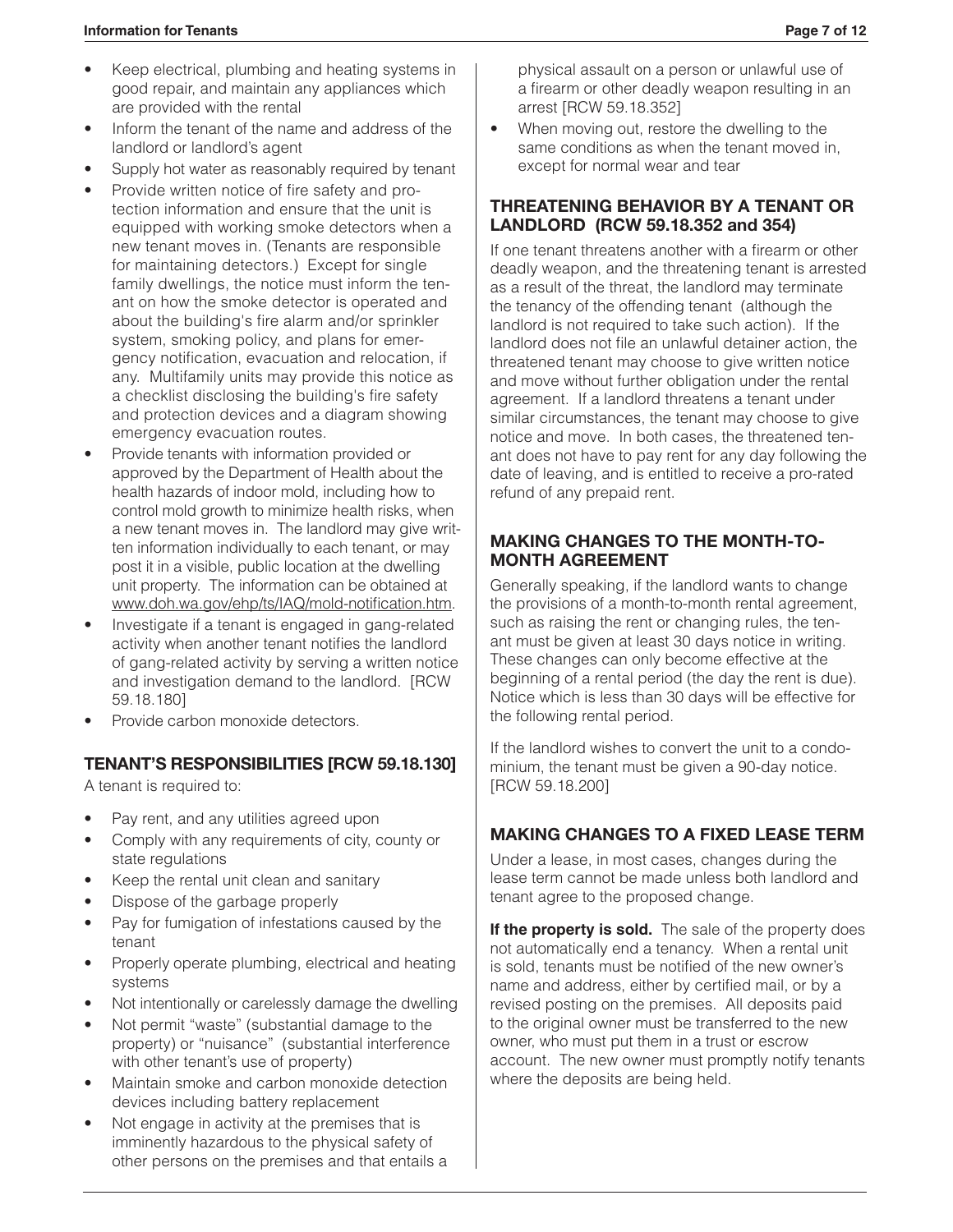#### **HOW TO HANDLE REPAIRS**

A tenant must be current in the payment of rent including all utilities to which the tenant has agreed in the rental agreement to pay before exercising any statutory remedies, such as repair options. [RCW 59.18.080]

**Required Notice** [RCW 59.18.070] When something in the rental unit needs to be repaired, the first step is for the tenant to give written notice of the problem to the landlord or person who collects the rent.

The notice must include the address and apartment number of the rental; the name of the owner, if known; and a description of the problem. After giving notice, the tenant must wait the required time for the landlord to begin making repairs. Those required waiting times are: 24 hours for no hot or cold water, heat or electricity, or for a condition which is imminently hazardous to life; 72 hours for repair of refrigerator, range and oven, or a major plumbing fixture supplied by landlord; 10 days for all other repairs.

**Tenant's Options** [RCW 59.18.090] If repairs are not started within the required time and if the tenant is paid up in rent and utilities, the following options can be used:

- 1) Tenant can give written notice to the landlord and move out immediately. Tenants are entitled to a pro-rated refund of their rent, as well as the deposits they would normally get back.
- 2) Litigation or arbitration can be used to work out the dispute.
- 3) The tenant can hire someone to make the repairs. In many cases the tenant can have the work done and then deduct the cost from the rent. [RCW 59.18.100] (This procedure cannot be used to force a landlord to provide adequate garbage cans.)

**An Important Note:** If the repair is one that has a 10-day waiting period, the tenant cannot contract to have the work done until 10 days after the landlord receives notice, or five days after the landlord receives the estimate, whichever is later.

To follow this procedure a tenant must: Submit a good faith estimate from a licensed or registered tradesperson, if one is required, to the landlord. After the waiting period, the tenant can contract with the lowest bidder to have the work done. After the work is completed, the tenant pays the tradesperson and deducts the cost from the rent payment. The landlord must be given the opportunity to inspect the work. The cost of each repair cannot exceed one month's rent; total cost cannot exceed two month's rent in any 12-month period.

If a large repair which affects a number of tenants needs to be made, the tenants can join together, follow the proper procedure, and have the work done. Then each can deduct a portion of the cost from their rent.

cost from the rent, if the work does not require a licensed or registered tradesperson. The same procedure is followed as for (2) above. However, the cost limit is one half of one month's rent.

5) Rent in Escrow - After notice of defective conditions, and after appropriate government certification of defect, and waiting periods have passed, then tenants may place their monthly rent payments in an escrow account. It is wise to consult an attorney before taking this action.

#### **ILLEGAL LANDLORD ACTIONS**

**Lockouts.** [RCW 59.18.290] The law prohibits landlords from changing locks, adding new locks, or otherwise making it impossible for the tenant to use the normal locks and keys. Even if a tenant is behind in rent, such lockouts are illegal.

A tenant who is locked out can file a lawsuit to regain entry. Some local governments also have laws against lockouts and can help a tenant who has been locked out of a rental. For more information contact your city or county government.

**Utility shutoffs.** [RCW 59.18.300] The landlord may not shut off utilities because the tenant is behind in rent, or to force a tenant to move out. Utilities may only be shut off by the landlord so that repairs may be made, and only for a reasonable amount of time. If a landlord intentionally does not pay utility bills so the service will be turned off, that could be considered an illegal shutoff. If the utilities have been shut off by the landlord, the tenant should first check with the utility company to see if it will restore service. If it appears the shutoff is illegal, the tenant can file a lawsuit. If the tenant wins in court, the judge can award the tenant up to \$100 per day for the time without service, as well as attorney's fees.

**Taking the tenant's property.** [RCW 59.18.310] The law allows a landlord to take a tenant's property only in the case of abandonment. A clause in a rental agreement which allows the landlord to take a tenant's property in other situations is not valid. If the landlord does take a tenant's property illegally, the tenant may want to contact the landlord first. If that is unsuccessful, the police can be notified. If the property is not returned after the landlord is given a written request, a court could order the landlord to pay the tenant up to \$100 for each day the property is kept — to a total of \$1,000. [RCW 59.18.230(4)]

**Renting condemned property.** [RCW 59.18.085] The landlord may not rent units which are condemned or unlawful to occupy due to existing uncorrected code violations. The landlord can be held liable for three months rent or treble damages, whichever is greater, as well as costs and attorneys fees for knowingly renting the property.

4) The tenant can make the repairs and deduct the

**Retaliatory actions.** [RCW 59.18.240 -.250] If the ten-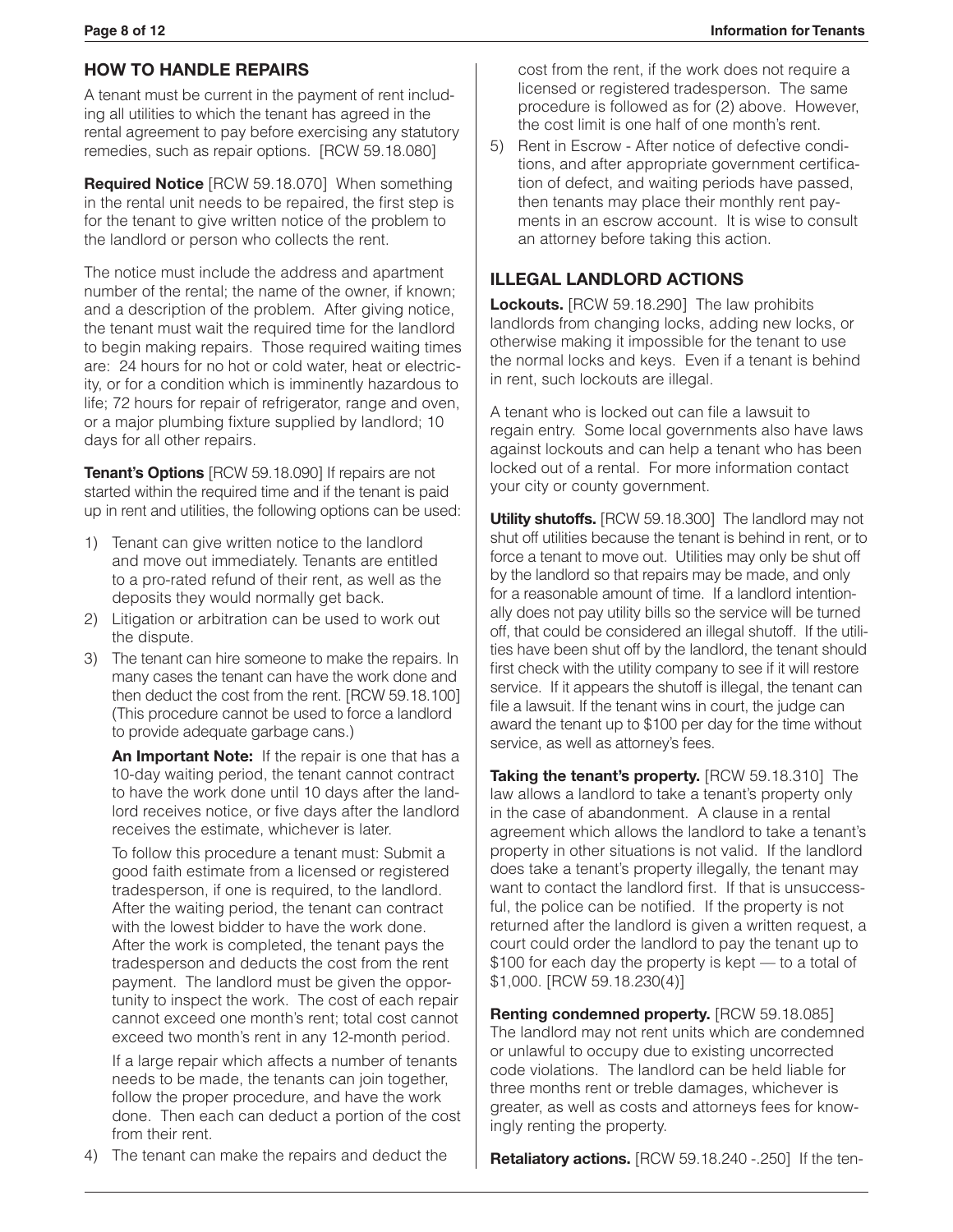#### **Information for Tenants Page 9 of 12**

ant exercises rights under the law, such as complaining to a government authority or deducting for repairs, the law prohibits the landlord from taking retaliatory action. Examples of retaliatory actions are raising the rent, reducing services provided to the tenant, or evicting the tenant. The law initially assumes that these steps are retaliatory if they occur within 90 days after the tenant's action, unless the tenant was in some way violating the statute when the change was received. If the matter is taken to court and the judge finds in favor of the tenant, the landlord can be ordered to reverse the retaliatory action, as well as pay for any harm done to the tenant and pay the tenant's attorney fees.

#### **ENDING THE AGREEMENT**

**Proper Notice to Leave for Leases.** If the tenant moves out at the expiration of a lease, in most cases it is not necessary to give the landlord a written notice. However, the lease should be consulted to be sure a formal notice is not required. If a tenant stays beyond the expiration of the lease, and the landlord accepts the next month's rent, the tenant then is assumed to be renting under a month-to-month agreement.

A tenant who leaves before a lease expires is responsible for paying the rent for the rest of the lease term. However, the landlord must make an effort to rerent the unit at a reasonable price. If this is not done, the tenant may not be liable for rent beyond a reasonable period of time.

**Proper Notice to Leave for Leases—Armed Forces Exception.** A lease can be terminated when the tenant is a member of the armed forces (including the national guard or armed forces reserve), if the tenant receives reassignment or deployment orders, provided the tenant informs the landlord no later than seven days after the receipt of such orders. In these circumstances, the tenancy may also be terminated by the tenant's spouse or dependent.

#### **Proper Notice to Leave for Month-to-Month Agree-**

**ments.** When a tenant wants to end a month-tomonth rental agreement, written notice must be given to the landlord.

The notice must be received at least 20 days before the end of the rental period (the day before the rent is due). The day which the notice is delivered does not count. A landlord cannot require a tenant to give more than 20 days notice when moving out. When a landlord wants a month-to-month renter to move out, a 20-day notice is required. If a tenant moves out without giving proper notice, the law says the tenant is liable for rent for the lesser of: 30 days from the day the next rent is due, or 30 days from the day the landlord learns the tenant has moved out. However, the landlord has a duty to try and find a new renter. If the dwelling is rented before the end of the 30 days,

the former tenant must pay only until the new tenant begins paying rent.

**Proper Notice to Leave for Month-to-Month Agreements—Armed Forces Exception.** A monthto-month tenancy can be terminated with less than 20 days written notice when the tenant is a member of the armed forces (including the national guard or armed forces reserve), if the tenant receives reassignment or deployment orders that do not allow for a 20-day notice. In these circumstances, the tenancy may also be terminated by the tenant's spouse or dependent.

**Violation of Protection Order.** A tenant who has given written notice to the landlord that he or she or a household member was a victim of domestic violence, sexual assault or stalking, may immediately terminate a rental agreement when a valid order for protection has been violated or the tenant has notified the appropriate law enforcement officers of the violation. A copy of the order must be made available to the landlord. The tenant must terminate the rental agreement within 90 days of the act or event leading to the protection order or report to appropriate law enforcement. [RCW 59.18.575]

# **RETURN OF DEPOSITS [RCW 59.18.280]**

After a tenant moves out, a landlord has 21 days in which to return a deposit, or give the tenant a written statement of why all or part of the money is being kept. It is advisable for the tenant to leave a forwarding address with the landlord when moving out.

Under the law, the rental unit must be restored to the same condition as when the tenant moved in, except for normal wear and tear. Deposits cannot be used to cover normal wear and tear; or damage that existed when the tenant moved in.

The landlord is in compliance with the law if the required payment, statement, or both, are deposited in the U.S. Mail with First Class postage paid, within 21 days. If the tenant takes the landlord to court, and it is ruled that the landlord intentionally did not give the statement or return the money, the court can award the tenant up to twice the amount of the deposit.

# **EVICTIONS**

**For not paying rent.** If the tenant is even one day behind in rent, the landlord can issue a three-day notice to pay or move out. If the tenant pays all the rent due within three days, the landlord must accept it and cannot evict the tenant. A landlord is not required to accept a partial payment. [RCW 59.12.030, 59.18.115(5)]

**For not complying with the terms of the rental agreement.** If the tenant is not complying with the rental agreement (for example, keeping a cat when the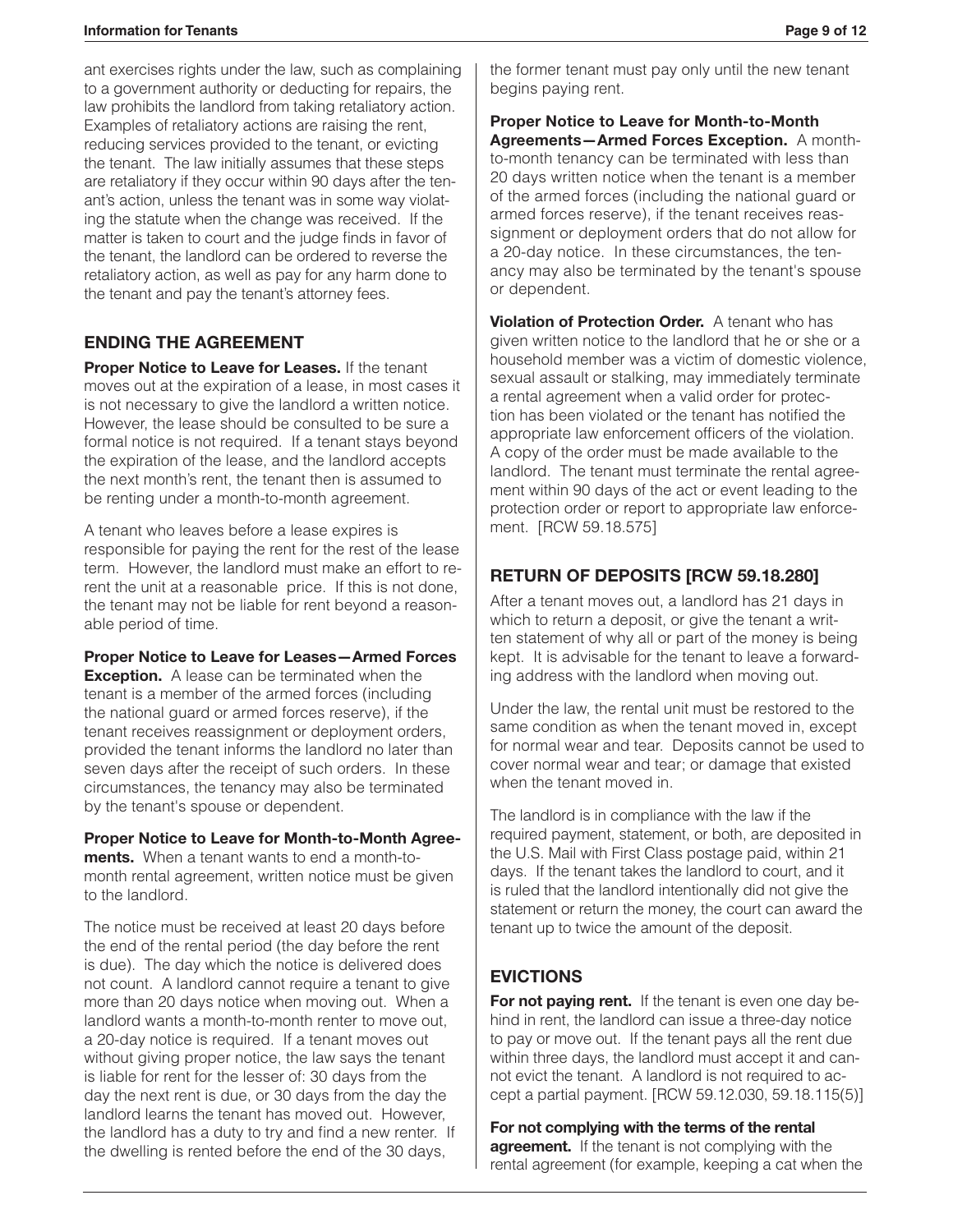agreement specifies no pets are allowed), the landlord can give a 10-day notice to comply or move out. If the tenant satisfactorily remedies the situation within that time, the landlord cannot continue the eviction process.

**For creating a "waste or nuisance."** If a tenant destroys the landlord's property, uses the premises for unlawful activity including gang- or drug-related activities, damages the value of the property or interferes with other tenant's use of the property, the landlord can issue a three-day notice to move out. The tenant must move out after this kind of notice. There is no option to stay and correct the problem.

#### **For violations within drug and alcohol free housing.**

If a tenant enrolled in a program of recovery in drug and alcohol free housing for less than two years uses, possesses, or shares alcohol or drugs the landlord can give a three-day notice to move out. If the tenant cures the violation within one day, the rental agreement does not terminate. If the tenant fails to remedy the violation within one day, he or she must move out and the rental agreement is terminated. If the tenant engages in substantially the same behavior within six months, the landlord can give a three-day notice to move out and the tenant has no right to cure the subsequent violation.

**Notice.** In order for a landlord to take legal action against a tenant who does not move out, notice must be given in accordance with RCW 59.12.040.

If the tenant continues to occupy the rental in violation of a notice to leave, the landlord must then go to court to begin what is called an "unlawful detainer" action. If the court rules in favor of the landlord, the sheriff will be instructed to move the tenant out of the rental if the tenant does not leave voluntarily. The only legal way for a landlord to move a tenant physically out of a unit is by going through the courts and the sheriff's office.

#### **DESIGNATION OF AN INDIVIDUAL TO ACT ON BEHALF OF A TENANT UPON THE DEATH OF THE TENANT (RCW 59.18.590)**

A tenant who is the sole occupant of a dwelling unit can designate a person to act on the tenant's behalf upon the death of the tenant independently or at the request of a landlord. The designation must be in writing separate from any rental agreement. It must include the designated person's name, mailing address, an address used for the receipt of electronic communications, a telephone number, and a signed statement authorizing the landlord in the event of the tenant's death (when the tenant is the sole occupant of the dwelling unit) to allow the designated person to access the tenant's dwelling unit, remove the tenant's property, receive refunds of amounts due to the tenant, and to dispose of the tenant's property consistent with the tenant's last will and testament and any applicable intestate succession law, and a conspicuous statement that the designation remain in effect until it is revoked in writing by the tenant or replaced with a new designation. The designated person's right to act on the behalf of the deceased tenant terminates upon the appointment of a personal representative for the deceased tenant's estate or the identification of a person reasonably claiming to be a successor of the deceased tenant pursuant to law.

#### **ABANDONMENT RELATED TO FAILURE TO PAY RENT [RCW 59.18.310]**

Abandonment occurs when a tenant has both fallen behind in rent and has clearly indicated by words or actions an intention not to continue living in the rental.

When a rental has been abandoned, the landlord may enter the unit and remove any abandoned property. It must be stored in a reasonably secure place. A notice must be mailed to the tenant saying where the property is being stored and when it will be sold. If the landlord does not have a new address for the tenant, the notice should be mailed to the rental address, so it can be forwarded by the U.S. Postal Service.

How long a landlord must wait before selling abandoned property depends on the value of the goods. If the total value of property is less than \$50, the landlord must mail a notice of the sale to the tenant and then wait seven(7) days. Family pictures, keepsakes and personal papers cannot be sold until forty-five (45) days after the landlord mails the notice of abandonment to the tenant.

If the total value of the property is more than \$50, the landlord must mail a notice of the sale to the tenant and then wait forty-five (45) days. Personal papers, family pictures, and keepsakes can be sold at the same time as other property.

The money raised by the sale of the property goes to cover money owed to the landlord, such as back rent and the cost of storing and selling the goods. If there is any money left over, the landlord must keep it for the tenant for one (1) year. If it is not claimed within that time, it belongs to the landlord.

If a landlord takes a tenant's property and a court later determines there had not actually been an abandonment, the landlord could be ordered to compensate the tenant for loss of the property, as well as paying court and attorney costs.

Within 14 days of learning of an abandonment, the landlord is responsible for either returning a tenant's deposit or providing a statement of why the deposit is being kept.

See RCW 59.18.310.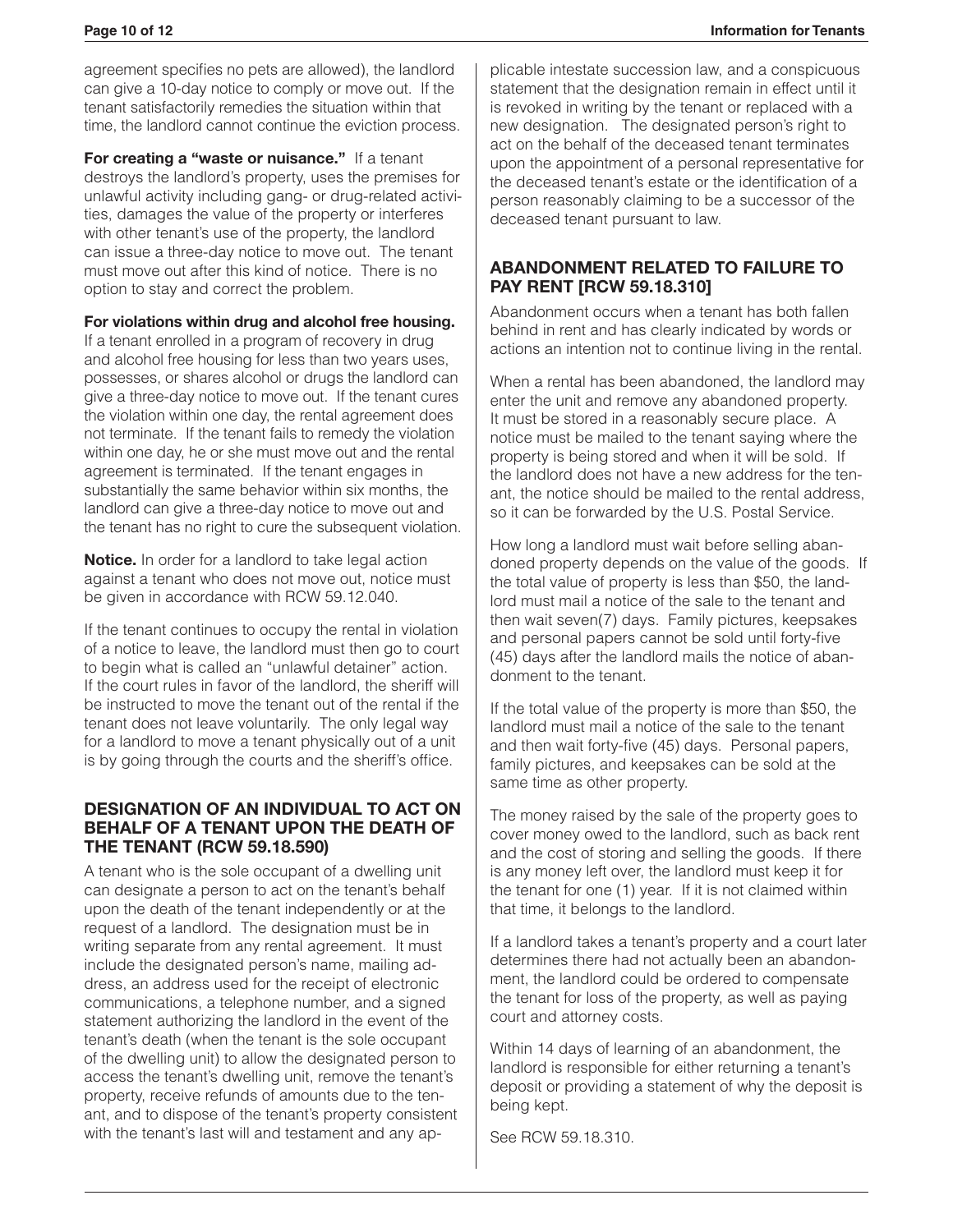This procedure does not apply to the disposition of property of a deceased tenant. See "Abandonment Related to the Death of a Tenant" below.

#### **ABANDONMENT RELATED TO EVICTION [RCW 59.18.312]**

When a tenant has been served with a writ of restitution in an eviction action, the tenant will receive written notification of the landlord's responsibilities regarding storing the tenant's property that is left behind after the premises is vacant. Tenants will be provided with a form to request the landlord store the tenants's property.

A landlord is required to store the tenant's property if the tenant makes a written request for storage within three (3) days of service of the writ of restitution or if the landlord knows that the tenant is a person with a disability that prevents the tenant from making a written request and the tenant has not objected to storage. The written request for storage may be served by personal delivery, or by mailing or faxing to the landlord at the address or fax number identified on the request form provided by the landlord.

After the Writ of Restitution has been executed, the landlord may enter the premises and take possession of any of the tenant's remaining belongings. Without a written request from the tenant, the landlord may choose to store the tenant's property or deposit the tenant's property on the nearest public property. If the landlord chooses to store the tenant's property, whether requested or not, it may not be returned to the tenant until the tenant pays the actual or reasonable costs of moving and storage, whichever is less within thirty (30) days.

If the total value of the property is more than \$100, the landlord must notify the tenant of the pending sale by personal delivery or mail to the tenant's last known address. After thirty (30) days from the date of the notice, the landlord may sell the property, including personal papers, family pictures, and keepsakes and dispose of any property not sold.

If the total value of the property is \$100 or less, the landlord must notify the tenant of the pending sale by personal delivery or mail to the tenant's last known address. After seven (7) days from the date of the notice, the landlord may sell or dispose of the property except for personal papers, family pictures, and keepsakes.

The proceeds from the sale of the property may be applied towards any money owed to the landlord for the actual and reasonable costs of moving and storing of the property, whichever is less. The costs cannot exceed the actual or reasonable costs of moving and storage, whichever is less. If there are additional proceeds, the landlord must keep it for the tenant for one (1) year. If no claim is made by the tenant for the recovery of the additional proceeds within one (1) year, the balance will be treated as abandoned property and deposited with the Washington State Department of Revenue.

See RCW 59.18.312.

#### **ABANDONMENT RELATED TO THE DEATH OF A TENANT (RCW 59.18.595)**

When a landlord learns of the death of a tenant who is the sole occupant of a dwelling unit, the landlord must promptly mail or personally deliver a written notice to any known personal representative, designated person, emergency contact person, or known successor to the tenant. The notice must include the name of the deceased tenant and address of the dwelling unit, the approximate date of the tenant's death, the amount of the monthly rent and the date to which it is paid. The notice must include a statement that the tenancy will terminate 15 days from the date the notice is mailed or personally delivered, or the date through which the rent has been paid, whichever is later, unless during this 15 day period a tenant representative makes arrangements with the landlord to pay rent in advance for no more than 60 days from the date of the tenant's death in order to arrange for the removal of the deceased tenant's property, and that the tenancy will be over at the end of the period for which the rent has been paid. The notice must also include a statement that failure to remove the tenant's property before the tenancy is terminated or ends will permit the landlord to enter the dwelling unit and take possession of any property found on the premises, store it in a reasonably secure place, and charge the actual or reasonable costs, whichever is less, for moving and storage of the property, and that after appropriate notice, sell or dispose of the property as provided for in law. A copy of any designation of a person to act on the deceased tenant's behalf must be attached to the notice.

The landlord must turn over possession of the tenant's property to a tenant representative upon receipt of a written request if this request is made prior to the termination or end of the tenancy, or any other date agreed to by the parties. The tenant representative must provide to the landlord an inventory of all the removed property and a signed acknowledgement that the tenant representative has been given possession and not ownership of the property.

If no tenant representative claims the deceased tenant's property, the landlord must mail a second written notice before selling or disposing of a deceased tenant's property. If a tenant representative has made arrangements to pay rent in advance, the landlord must mail this second notice to any known personal representative, designated person, emergency contact person, or known successor of the tenant, and to the deceased tenant at the dwelling unit address.